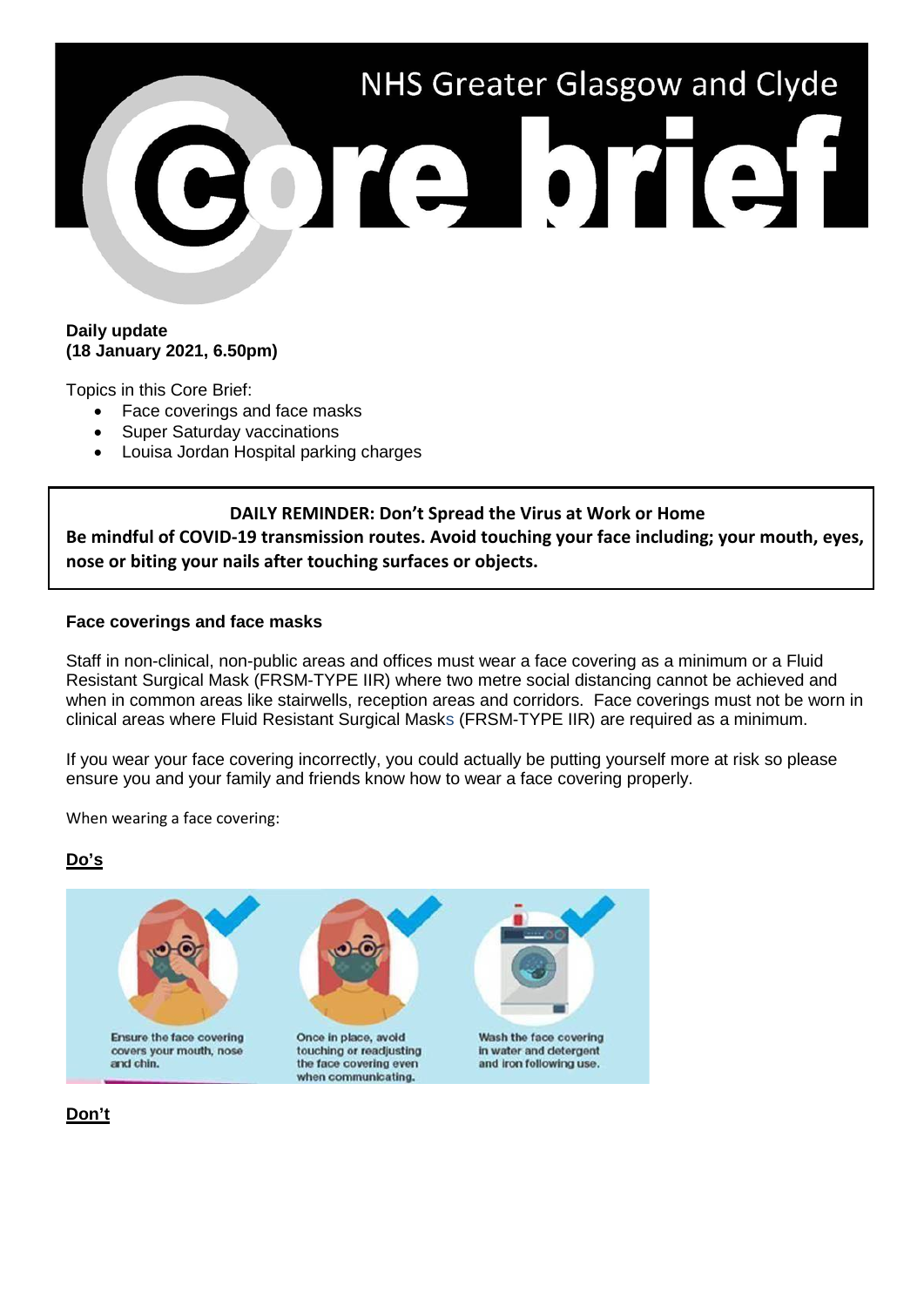

Face Masks:

All staff when working in hospitals, care homes, health centres or patients' homes who interact with patients or residents (including when taking patients out on escort), are required to wear a hospital issued Fluid Resistant Surgical Mask (FRSM-TYPE IIR) throughout their shift including when away from patients.

If staff are unable to wear a mask for medical reasons this must be highlighted to their manager as they may need to be moved to a non-patient facing area.

While within two metres when giving patient direct general care, staff must wear a fluid resistant surgical mask (FRSM-TYPE IIR). Other PPE requirements are determined by the patient pathway and risk assessment.

Compliance with hand hygiene and social distancing continue to be critical in all settings at all times.

[Click here for more information](https://www.nhsggc.org.uk/media/264667/covid19_staff_face_masks_coverings.pdf) - Please ensure all staff are briefed on this information and have the opportunity to ask questions. It is essential that staff understand the control measures in place in their area of work.

#### **Super Saturday vaccinations**

More than 5,000 health and social care staff were vaccinated at the Louisa Jordan Hospital on Saturday.

The operation saw a team of 95 staff working together to deliver up to 500 doses of the Pfizer vaccine per hour over the course of the day.

A total of 65 vaccine stations were mobilised, utilising the large floor space at Louisa Jordan to ensure a rapid turnaround in a safe environment. The first injection was administered at 08.45, with the last vaccination taking place at 19.30.

Huge thanks to everyone involved to make this happen.





**Photos by Wattie Cheung**